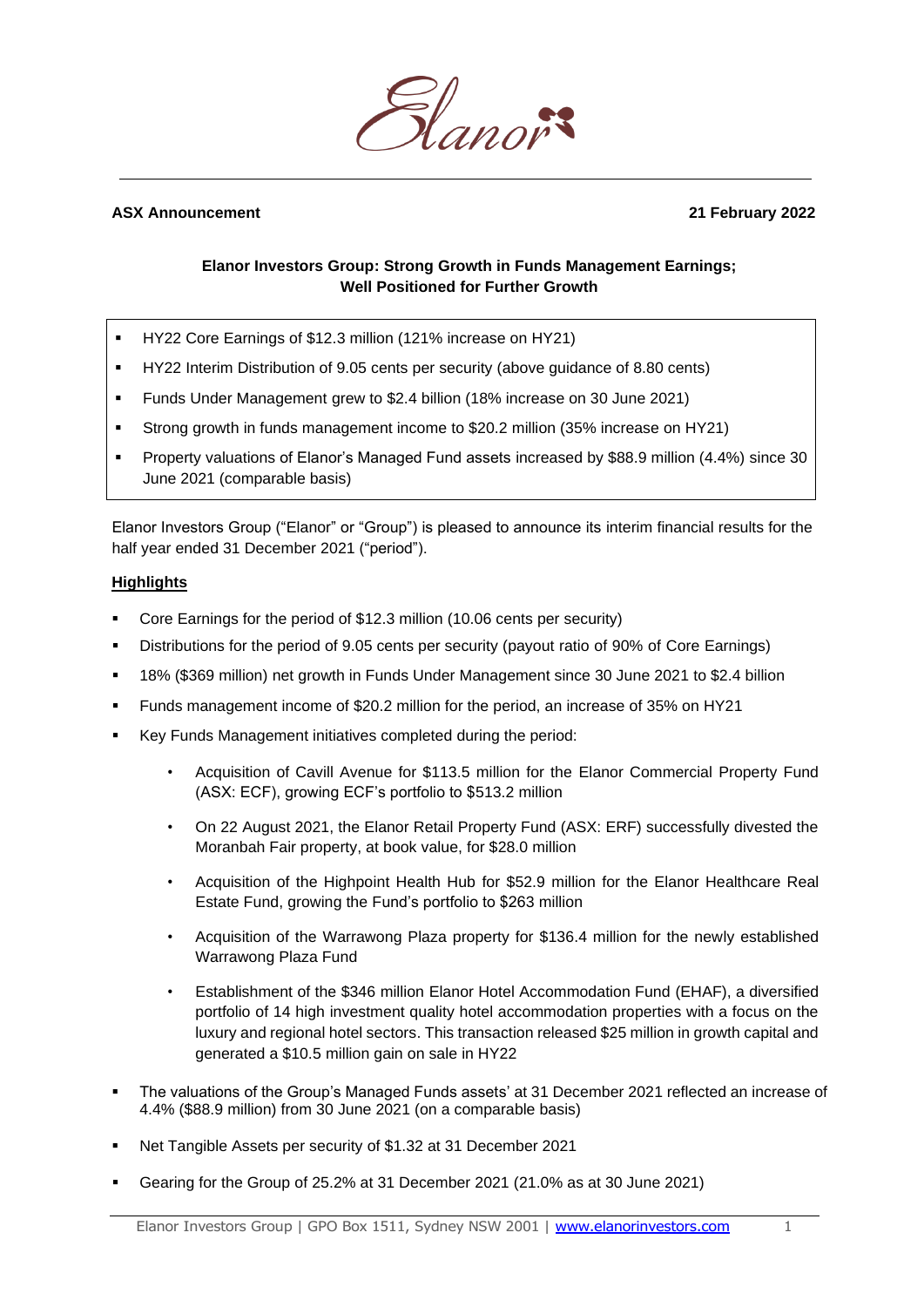

Commenting on the result, Elanor CEO, Glenn Willis, said: "We are pleased with the 18% growth in our Funds Under Management over the half to \$2.44 billion, and the 35% growth in our funds management income for the period.

Notwithstanding challenging market conditions in some of our investment sectors, we are pleased with the performance of our managed funds over the period. We anticipate a material improvement in the Group's co-investment earnings in 2H22 as the impacts of COVID-19 restrictions abate.

During the half, we successfully completed a number of significant funds management initiatives including the establishment of EHAF and the Warrawong Plaza Fund, and the acquisition of the Cavill Avenue property by ECF.

We have a strong pipeline of funds management and repositioning opportunities across our investment sectors and we are actively pursuing opportunities in new real estate sectors. The strength of this pipeline supports our target of \$1 billion in FUM growth per annum. Furthermore, we are actively pursuing strategic acquisition initiatives to achieve our growth objectives.

We are well positioned to grow our funds management business and deliver strong growth in securityholder value."

## **Summary of Financial Results**

| <b>Summary financial results</b>                                      | 31 December<br>2021 | 31 December<br>2020 |
|-----------------------------------------------------------------------|---------------------|---------------------|
| Core Earnings (\$'000)                                                | 12,263              | 5,549               |
| Distributions payable to security holders (\$'000)                    | 11,037              | 4,994               |
| Core Earnings per stapled security (cents)                            | 10.06               | 4.59                |
| Core Earnings per weighted average stapled security (cents)           | 10.46               | 4.64                |
| Distributions (cents per stapled security)                            | 9.05                | 4.13                |
| Gearing (net debt / total assets less cash) (%) (equity<br>accounted) | 25.2                | 25.0                |

A summary of the Group's results for the period is set out below:

## **Funds Management**

The Group generated funds management income of \$20.2 million during the period, a 35% increase on the prior comparative period.

|                                         | 31 December | 31 December |
|-----------------------------------------|-------------|-------------|
|                                         | 2021        | 2020        |
| <b>Funds Management Income</b>          | \$'000      | \$'000      |
| <b>Management Fees</b>                  | 12,406      | 9,398       |
| Leasing and Development Management Fees | 2,229       | 1,821       |
| <b>Acquisition Fees</b>                 | 5,558       | 3,707       |
| <b>Total</b>                            | 20,193      | 14,926      |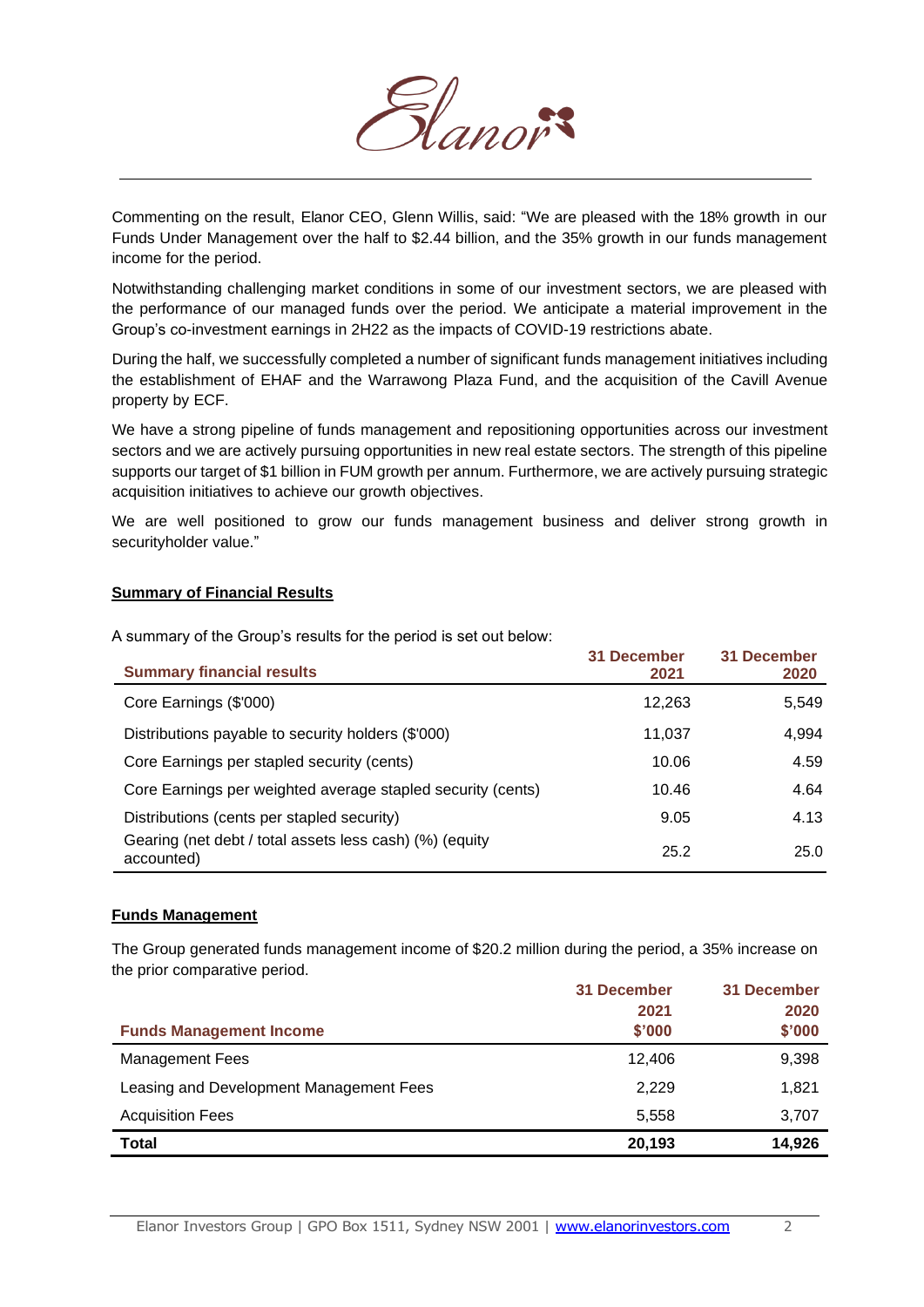

During the six months to 31 December 2021, the Group increased its funds under management from \$2,074.8 million to \$2,444.1 million.

The growth in funds under management has been supported by the significant expansion of the Group's institutional and wholesale capital partners, directly reflecting an increased investment in capital origination.

Elanor's strong investment track record and growing investor base continues to be evidenced by the demand from investors for the Group's managed funds. Elanor has a high calibre investment team and a scalable funds management platform with substantial capacity for growth. Coupled with the Group's balance sheet capital, Elanor is well positioned to grow its funds management business.

# **Outlook**

The Group's key strategic objective remains unchanged: to grow funds under management and securityholder value by delivering strong investment returns for Elanor's capital partners. The Group is acutely focused on growing funds under management earnings and recycling co-investment capital to facilitate growth in funds under management.

Elanor is focussed on being a leading real estate funds manager delivering exceptional investment returns for Elanor's capital partners and making impactful social and environmental contributions to the communities in which we operate.

The Group will continue its strong growth in funds under management through the acquisition of high investment quality assets based on Elanor's investment philosophy and criteria. The Group has a strong pipeline of funds management opportunities. Furthermore, the Group is actively pursuing opportunities in new real estate sectors and strategic acquisition opportunities to deliver its growth objectives.

Please refer to the presentation and financial statements lodged with ASX today for further details regarding Elanor's HY22 result.